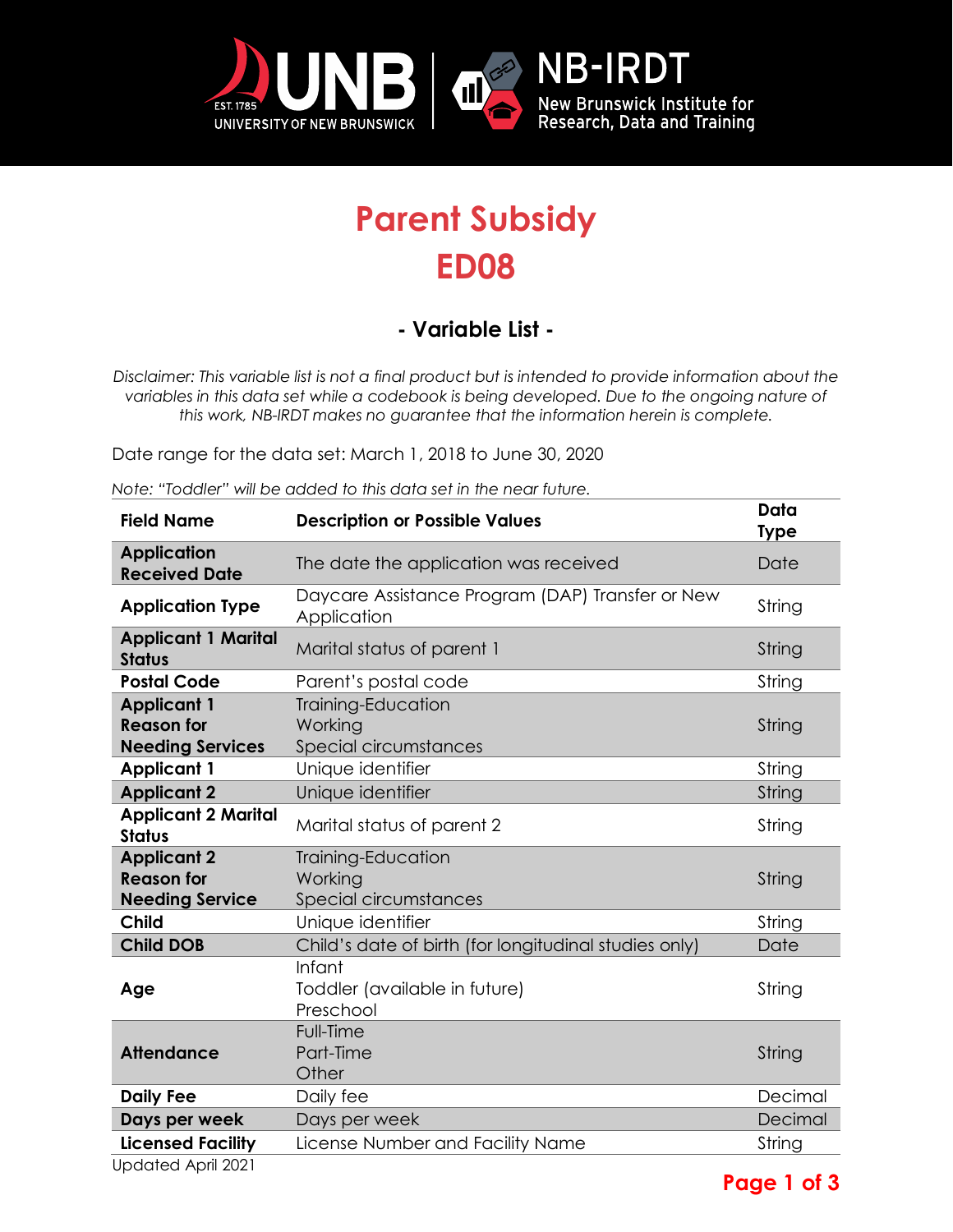|                                                          | Infant                                                                                                                                   |         |
|----------------------------------------------------------|------------------------------------------------------------------------------------------------------------------------------------------|---------|
| <b>Service Type</b>                                      | Toddler (available in future)<br>Preschool                                                                                               | String  |
| <b>Applicant 1 Gross</b><br><b>Income</b>                | Annual Gross Income of parent 1                                                                                                          | Decimal |
| <b>Applicant 2 Gross</b><br>Income                       | Annual Gross Income of parent 2                                                                                                          |         |
| <b>Family Gross</b><br>Income                            | Applicant 1 Gross Income + Applicant 2 Gross<br>Income                                                                                   | Decimal |
| <b>Subsidy</b><br><b>Application Status</b>              | Approved<br>Cancelled<br><b>Expired</b><br>In-Progress<br><b>Application Screened</b><br>Denied<br><b>Needs Clarification</b><br>On-hold | String  |
| <b>Description of</b><br><b>Special</b><br>circumstances | If Applicant 1 or 2's reason is "Special Circumstances,"<br>the explanation is entered here                                              | String  |
| <b>Subsidy Amount</b>                                    | The daily amount subsidized                                                                                                              | Decimal |
| <b>Income Cap</b><br>Amount                              | Income cap amount                                                                                                                        | Decimal |
| <b>Effective Date</b>                                    | The date the status becomes effective                                                                                                    | Date    |
| <b>DAP Recipient</b>                                     | If the applicant is on the Daycare Assistance Program<br>$(DAP) - (Yes/NO)$                                                              |         |
| <b>DAP ID</b>                                            | If DAP Recipient is Yes, the identification number for<br>DAP is entered here                                                            |         |
| <b>DAP Benefits</b><br><b>Cancelled</b>                  | True/False                                                                                                                               |         |
| <b>Date of DAP</b><br><b>Benefits Cancelled</b>          | Date DAP benefits cancelled                                                                                                              | Date    |
| <b>District</b>                                          | School district of the daycare                                                                                                           | String  |
| FacilityType                                             | <b>Community Home</b><br>Day Care Centre                                                                                                 | String  |
| Operating                                                | The facility is in operation $-$ (Yes/No)                                                                                                | String  |
| Region                                                   | $1 -$ Moncton<br>2 – Saint John<br>3 - Fredericton<br>4 - Bathurst                                                                       | String  |
| <b>Facility Name</b>                                     | Name of facility                                                                                                                         | String  |
| <b>Facility Number</b>                                   | <b>Facility License Number</b>                                                                                                           | Numeric |
| <b>Physical City</b>                                     | City where facility is located                                                                                                           | String  |
| <b>Renewal Date</b>                                      | Date when the subsidy must be renewed                                                                                                    | Date    |
| ID                                                       | Unique record ID                                                                                                                         | Integer |
| calcYYYYMM                                               | (Year of application receipt date) * 100 + (month of<br>application receipt date)                                                        | Integer |